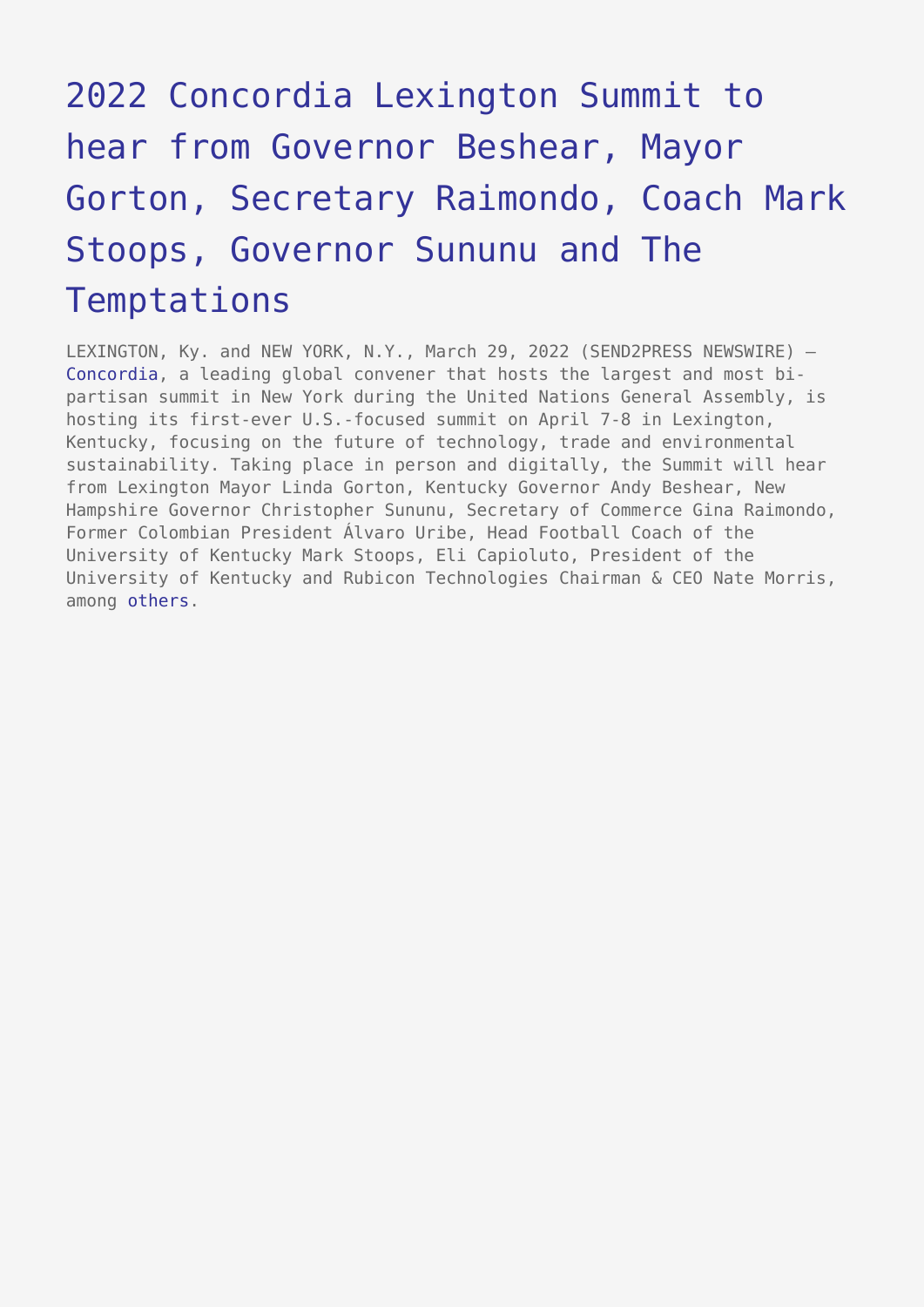

Send2Press® Newswire

More speaker announcements to come shortly. Learn more: [https://www.concordia.net/americas/2022-lexington-summit-speakers/.](https://www.concordia.net/americas/2022-lexington-summit-speakers/)

The 2022 Lexington Summit will also feature an exclusive reception honoring the spirit of the heartland of America, with a special live performance by Detroit natives and Grammy-winning R&B legends, The Temptations, at the Lexington Opera House. During the Summit, Jonathan Martin, New York Times reporter, will be discussing his book This Will not Pass: Trump, Biden and the Battle for America's Future, an account of the 2020 election and the first year of the Biden presidency, co-written with his New York Times colleague Alexander Burns.

Additionally, Frank Luntz, CEO of FIL, Inc, will moderate a session with student leaders from the University of Kentucky to share perspectives on civic engagement, democracy, economic potential and their outlook on the future as the rising group of next generation leaders.

The 2022 Concordia Lexington Summit will convene a variety of voices across the political spectrum and across sectors to advance civil discourse and understanding between the different socioeconomic worlds present in the U.S. The Summit will take place in partnership with the following three academic units of the University of Kentucky: the J. David Rosenberg College of Law, the Gatton College of Business and Economics, and the College of Education.